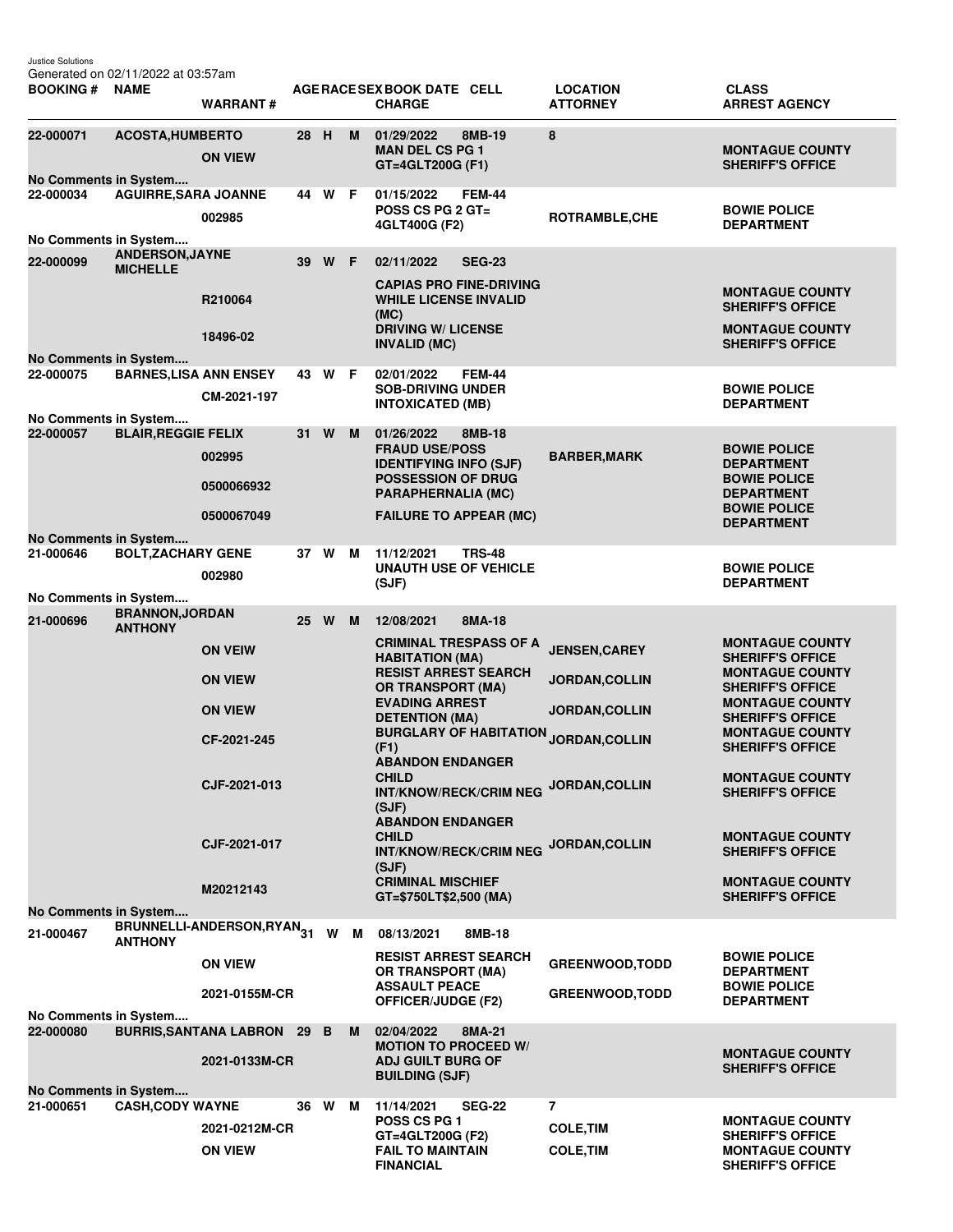| No Comments in System              |                                          |                                        |                 |        |   | <b>RESPONSIBILITY (MC)</b>                                  |                          |                                                   |  |  |
|------------------------------------|------------------------------------------|----------------------------------------|-----------------|--------|---|-------------------------------------------------------------|--------------------------|---------------------------------------------------|--|--|
| 22-000084                          | <b>CUELLAR, JULIO JUANITO</b>            |                                        | 46 W            |        | M | 02/06/2022<br>8MB-19                                        |                          |                                                   |  |  |
|                                    |                                          | M20222148                              |                 |        |   | <b>THEFT PROP</b><br>GT=\$750LT\$2,500 (MA)                 | <b>ONEY, JEROMIE</b>     | <b>BOWIE POLICE</b><br><b>DEPARTMENT</b>          |  |  |
| No Comments in System              |                                          |                                        |                 |        |   |                                                             |                          |                                                   |  |  |
| 21-000675                          |                                          | DENSTITT, SHAWN WILLIAM<br>CF-2021-223 | 34 W            |        | М | 11/29/2021<br>8MA-19<br><b>SEXUAL ASSAULT (F2)</b>          |                          | <b>BOWIE POLICE</b><br><b>DEPARTMENT</b>          |  |  |
| No Comments in System<br>22-000067 | <b>DIXON,LU ANN</b>                      |                                        | 54              | W      | F | 01/29/2022<br><b>FEM-44</b>                                 |                          |                                                   |  |  |
|                                    |                                          | 2021-0011M-CR                          |                 |        |   | <b>MTR POSS CS PG 1 LT1G</b><br>(SJF)                       | <b>ALLEN, LAUREN</b>     | <b>MONTAGUE COUNTY</b><br><b>SHERIFF'S OFFICE</b> |  |  |
|                                    |                                          | 2018-0034M-CR                          |                 |        |   | <b>MTR POSS CS PG 1</b><br>GT=1GLT4G (F3)                   | <b>ALLEN, LAUREN</b>     | <b>MONTAGUE COUNTY</b><br><b>SHERIFF'S OFFICE</b> |  |  |
| No Comments in System              |                                          |                                        |                 |        |   |                                                             |                          |                                                   |  |  |
| 21-000738                          |                                          | EDGINTON, BRUCE CHARLES 31 W           |                 |        | М | 12/26/2021<br>8MA-18                                        |                          |                                                   |  |  |
|                                    |                                          | <b>ON VIEW</b>                         |                 |        |   | POSS MARIJ LT2OZ (MB)                                       |                          | <b>SAINT JO POLICE</b><br><b>DEPARTMENT</b>       |  |  |
| No Comments in System              |                                          | <b>ON VIEW</b>                         |                 |        |   | <b>POSS CS PG 1</b><br>GT=4GLT200G (F2)                     | <b>POWERS, BRIAN</b>     | <b>SAINT JO POLICE</b><br><b>DEPARTMENT</b>       |  |  |
| 22-000096                          | <b>ESTRELLA, ERIK</b>                    |                                        | 27 <sub>2</sub> | H      | M | 02/09/2022<br>8MA-18                                        |                          |                                                   |  |  |
|                                    |                                          | <b>ON VEIW</b>                         |                 |        |   | <b>POSSESSION OF DRUG</b><br><b>PARAPHERNALIA - CLASS C</b> |                          | <b>BOWIE POLICE</b><br><b>DEPARTMENT</b>          |  |  |
|                                    |                                          | <b>ON VIEW</b>                         |                 |        |   | (MC)<br>POSS CS PG 1 LT1G (SJF)                             |                          | <b>BOWIE POLICE</b>                               |  |  |
|                                    |                                          | <b>ON VIEW</b>                         |                 |        |   | POSS CS PG 2 LT 1G (SJF)                                    |                          | <b>DEPARTMENT</b><br><b>BOWIE POLICE</b>          |  |  |
|                                    |                                          |                                        |                 |        |   |                                                             |                          | <b>DEPARTMENT</b>                                 |  |  |
| No Comments in System<br>21-000746 | <b>FUGATE, DONALD GENE</b>               |                                        | 61              | W      | M | 12/29/2021<br>1M-46                                         |                          |                                                   |  |  |
|                                    |                                          |                                        |                 |        |   | S.O.B. / DRIVING WHILE                                      |                          | <b>MONTAGUE COUNTY</b>                            |  |  |
|                                    |                                          | 2018-0003M-CR                          |                 |        |   | <b>INTOXICATED 3RD OR</b><br><b>MORE IAT (F3)</b>           | <b>COLE, TIM</b>         | <b>SHERIFF'S OFFICE</b>                           |  |  |
|                                    |                                          | 2018-0087M-CR                          |                 |        |   | S.O.B. / DRIVING WHILE<br><b>INTOXICATED 3RD OR</b>         | <b>COLE, TIM</b>         | <b>MONTAGUE COUNTY</b><br><b>SHERIFF'S OFFICE</b> |  |  |
|                                    |                                          | 17075932                               |                 |        |   | <b>MORE IAT (F3)</b><br>ALL CLASS C/ OPEN                   |                          | <b>MONTAGUE COUNTY</b>                            |  |  |
|                                    |                                          |                                        |                 |        |   | <b>CONTAINER (MC)</b>                                       |                          | <b>SHERIFF'S OFFICE</b>                           |  |  |
| No Comments in System<br>22-000098 |                                          | HENANDEZQUINTERO, ISAAC 26 H           |                 |        | M | 02/10/2022<br>8MB-21                                        | $\overline{7}$           |                                                   |  |  |
|                                    |                                          | <b>ON VIEW</b>                         |                 |        |   | <b>POSS CS PG 1 GT=1GLT4G</b><br>(F3)                       |                          | <b>BOWIE POLICE</b><br><b>DEPARTMENT</b>          |  |  |
|                                    |                                          | <b>ON VIEW</b>                         |                 |        |   | POSS CS PG3 LT28G (MA)                                      |                          | <b>BOWIE POLICE</b><br><b>DEPARTMENT</b>          |  |  |
|                                    |                                          | <b>ON VIEW</b>                         |                 |        |   | <b>UNL CARRYING WEAPON</b><br>(MA)                          |                          | <b>BOWIE POLICE</b><br><b>DEPARTMENT</b>          |  |  |
|                                    |                                          | <b>ON VIEW</b>                         |                 |        |   | POSSESSION OF DRUG<br>PARAPHERNALIA (MC)                    |                          | <b>BOWIE POLICE</b><br><b>DEPARTMENT</b>          |  |  |
| No Comments in System              |                                          |                                        |                 |        |   |                                                             |                          |                                                   |  |  |
| 21-000295                          | <b>HERNANDEZ,OSCAR</b><br><b>ALFREDO</b> |                                        | 26 H            |        | м | 05/21/2021<br>1M-47                                         |                          |                                                   |  |  |
|                                    |                                          | F2021568                               |                 |        |   | SOB - SEXUAL ASSAULT IN<br><b>DISASTER AREA (F1)</b>        | <b>ODOM,LANHON</b>       | <b>TEXAS DEPARTMENT OF</b><br><b>PUBLIC SAF</b>   |  |  |
|                                    |                                          | PRL2105000127                          |                 |        |   | <b>ICE HOLD ()</b>                                          | <b>ODOM,LANHON</b>       | <b>TEXAS DEPARTMENT OF</b><br><b>PUBLIC SAF</b>   |  |  |
| No Comments in System<br>22-000079 | <b>HILL, JOHN CHRISTOPHER</b>            |                                        | 37 W            |        | M | 02/02/2022<br>8MA-21                                        |                          |                                                   |  |  |
|                                    |                                          |                                        |                 |        |   |                                                             |                          | <b>BOWIE POLICE</b>                               |  |  |
|                                    |                                          | 003001                                 |                 |        |   | <b>CRIMINAL TRESPASS (MB)</b>                               | <b>BAKER, DOUGLAS L.</b> | <b>DEPARTMENT</b>                                 |  |  |
| No Comments in System              |                                          |                                        |                 |        |   |                                                             |                          |                                                   |  |  |
| 22-000073                          | <b>HOLLAR, DILLON WAYNE</b>              |                                        | 29 W            |        | M | 01/31/2022<br>8MA-21                                        |                          | <b>SAINT JO POLICE</b>                            |  |  |
|                                    |                                          | 002964                                 |                 |        |   | <b>CRIMINAL TRESPASS (MB)</b>                               |                          | <b>DEPARTMENT</b>                                 |  |  |
|                                    |                                          | 002963                                 |                 |        |   | <b>RESIST ARREST SEARCH</b><br><b>OR TRANSPORT (MA)</b>     |                          | <b>SAINT JO POLICE</b><br><b>DEPARTMENT</b>       |  |  |
|                                    |                                          | 002962                                 |                 |        |   | <b>CRIMINAL MISCHIEF</b><br>GT=\$750LT\$2,500 (MA)          |                          | <b>SAINT JO POLICE</b><br><b>DEPARTMENT</b>       |  |  |
| No Comments in System              |                                          |                                        |                 |        |   |                                                             |                          |                                                   |  |  |
| 21-000679                          | <b>HOWARD, MARCY LYNN</b>                |                                        |                 | 47 W F |   | 11/30/2021<br><b>FEM-43</b><br><b>SOB - MAN DEL CS PG 1</b> |                          | <b>MONTAGUE COUNTY</b>                            |  |  |
|                                    |                                          | F1530580L                              |                 |        |   | GT=4GLT200G (F1)                                            |                          | <b>SHERIFF'S OFFICE</b>                           |  |  |
|                                    |                                          | CF-2021-241                            |                 |        |   | POSS CS PG 1 LT1G (SJF)                                     |                          | <b>MONTAGUE COUNTY</b><br><b>SHERIFF'S OFFICE</b> |  |  |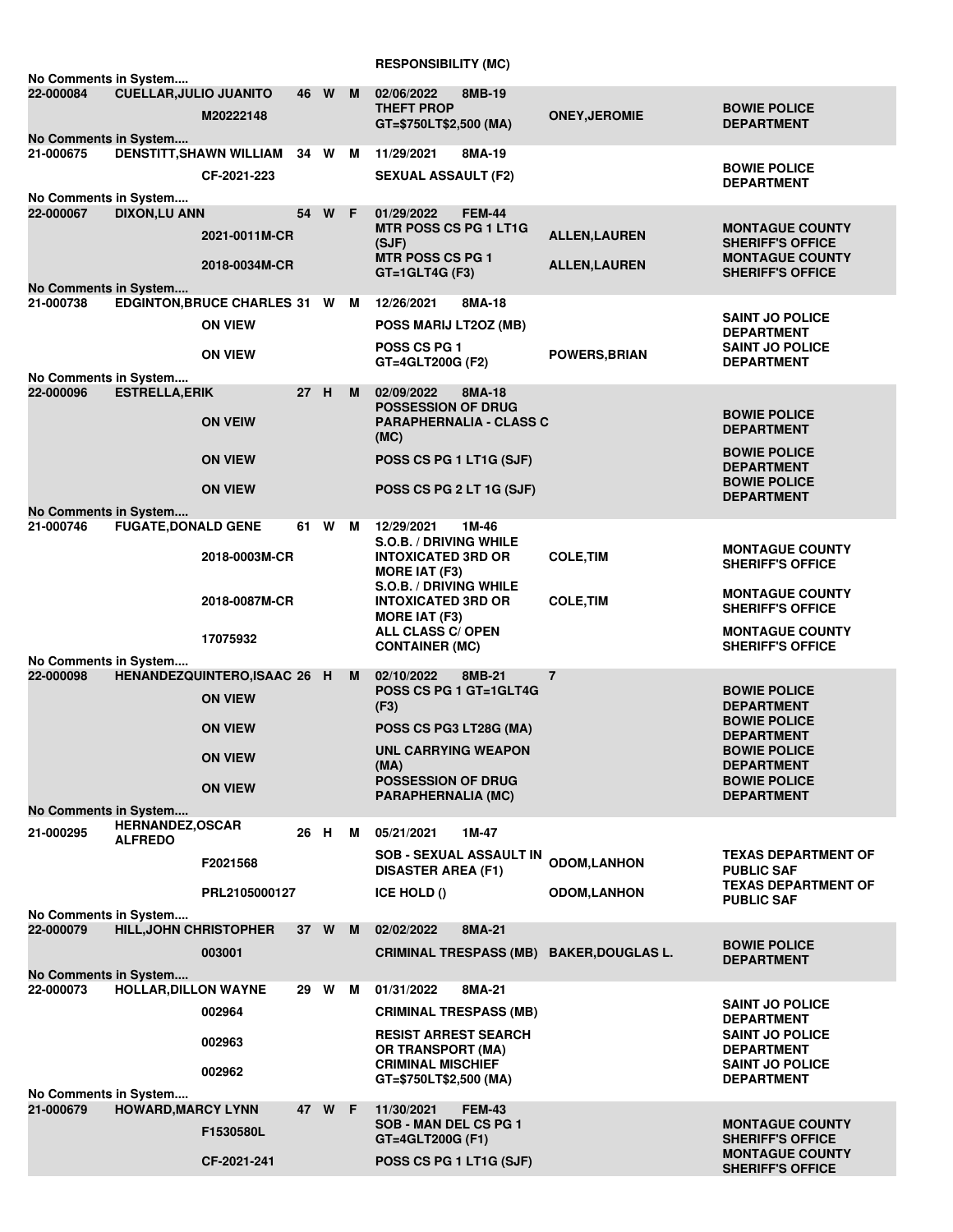|                                                                                                     |                                             | CM-2021-263                                   |      |        |          | POSS MARIJ LT2OZ (MB)                                                  |                      | <b>MONTAGUE COUNTY</b><br><b>SHERIFF'S OFFICE</b>                                                      |  |  |
|-----------------------------------------------------------------------------------------------------|---------------------------------------------|-----------------------------------------------|------|--------|----------|------------------------------------------------------------------------|----------------------|--------------------------------------------------------------------------------------------------------|--|--|
| No Comments in System<br>21-000701<br>HULEN, REBECCA DANIELLE 31 W F<br>12/09/2021<br><b>FEM-43</b> |                                             |                                               |      |        |          |                                                                        |                      |                                                                                                        |  |  |
|                                                                                                     |                                             | 2021-0123M-CR                                 |      |        |          | <b>MAN DEL CS PG 1</b><br>GT=4GLT200G (F1)                             |                      | <b>MONTAGUE COUNTY</b><br><b>SHERIFF'S OFFICE</b>                                                      |  |  |
| No Comments in System<br>22-000056                                                                  |                                             | LEMONS, DANIEL DEWAYNE 36 W                   |      |        | <b>M</b> | 01/25/2022<br><b>SEG-25</b>                                            | 16                   |                                                                                                        |  |  |
|                                                                                                     |                                             | CF-2022-123                                   |      |        |          | <b>UNLAWFUL POSSESSION</b><br><b>FIREAM BY FELON (F3)</b>              |                      | <b>MONTAGUE COUNTY</b><br><b>SHERIFF'S OFFICE</b><br><b>MONTAGUE COUNTY</b><br><b>SHERIFF'S OFFICE</b> |  |  |
|                                                                                                     |                                             | CF-2022-125                                   |      |        |          | POSS CS PG 1 LT1G (SJF)                                                |                      |                                                                                                        |  |  |
|                                                                                                     |                                             | CF-2022-124                                   |      |        |          | <b>THEFT PROP</b><br>GT=\$2,500LT\$30K (SJF)                           |                      | <b>MONTAGUE COUNTY</b><br><b>SHERIFF'S OFFICE</b>                                                      |  |  |
|                                                                                                     |                                             | <b>ON VIEW</b>                                |      |        |          | <b>POSS DANGEROUS DRUG</b><br>(MA)                                     |                      | <b>MONTAGUE COUNTY</b><br><b>SHERIFF'S OFFICE</b>                                                      |  |  |
|                                                                                                     |                                             | CF-2022-133                                   |      |        |          | <b>THEFT PROP</b><br>GT=\$2,500LT\$30K (SJF)                           |                      | <b>MONTAGUE COUNTY</b><br><b>SHERIFF'S OFFICE</b>                                                      |  |  |
| No Comments in System                                                                               |                                             |                                               |      |        |          |                                                                        |                      |                                                                                                        |  |  |
| 22-000097                                                                                           | <b>LOCKLEAR, DAIDRIAN</b><br><b>QUINTIN</b> |                                               | 19 B |        | м        | 02/10/2022<br>8MB-18                                                   |                      |                                                                                                        |  |  |
|                                                                                                     |                                             | CR-81093-1                                    |      |        |          | <b>UNL CARRYING WEAPON</b><br>(MA)                                     |                      | <b>BOWIE POLICE</b><br><b>DEPARTMENT</b>                                                               |  |  |
| No Comments in System                                                                               |                                             | CR-81092-1                                    |      |        |          | POSS MARIJ LT2OZ (MB)                                                  |                      | <b>BOWIE POLICE</b><br><b>DEPARTMENT</b>                                                               |  |  |
| 21-000747                                                                                           | <b>MCGEE, KEVIN SCOTT</b>                   |                                               |      | 50 W   | M        | 12/30/2021<br>8MB-21                                                   |                      |                                                                                                        |  |  |
|                                                                                                     |                                             | <b>ON VIEW</b>                                |      |        |          | <b>AGG ASSAULT</b><br><b>DATE/FAMILY/HOUSE</b>                         |                      | <b>BOWIE POLICE</b>                                                                                    |  |  |
|                                                                                                     |                                             |                                               |      |        |          | <b>W/WEAPON (F1)</b>                                                   |                      | <b>DEPARTMENT</b>                                                                                      |  |  |
| No Comments in System                                                                               |                                             |                                               |      |        |          |                                                                        |                      |                                                                                                        |  |  |
| 22-000091                                                                                           | <b>MOBLEY, JADEN RENEE</b>                  | <b>ON VIEW</b>                                |      | 19 W F |          | 02/08/2022<br><b>DT-38</b><br>POSS CS PG 2 LT 1G (SJF)                 |                      | <b>BOWIE POLICE</b>                                                                                    |  |  |
|                                                                                                     |                                             | <b>ON VIEW</b>                                |      |        |          | <b>POSS DRUG PARA (MC)</b>                                             |                      | <b>DEPARTMENT</b><br><b>BOWIE POLICE</b>                                                               |  |  |
|                                                                                                     |                                             |                                               |      |        |          | <b>MINOR IN POSS ALCOHOL</b>                                           |                      | <b>DEPARTMENT</b><br><b>BOWIE POLICE</b>                                                               |  |  |
|                                                                                                     |                                             | <b>ON VIEW</b>                                |      |        |          | (MC)                                                                   |                      | <b>DEPARTMENT</b>                                                                                      |  |  |
| No Comments in System<br>21-000744                                                                  |                                             |                                               |      |        | M        |                                                                        |                      |                                                                                                        |  |  |
|                                                                                                     |                                             | MONEY, WESLEY FRANKLIN 25 W<br><b>ON VIEW</b> |      |        |          | 12/29/2021<br>8MB-21<br><b>EVADING ARREST</b><br><b>DETENTION (MA)</b> |                      | <b>BOWIE POLICE</b><br><b>DEPARTMENT</b>                                                               |  |  |
|                                                                                                     |                                             | <b>ON VIEW</b>                                |      |        |          | POSS STOLEN PROP(THEFT                                                 |                      | <b>BOWIE POLICE</b>                                                                                    |  |  |
|                                                                                                     |                                             |                                               |      |        |          | PROP \$100-\$750) (MB)<br><b>FRAUD USE/POSS</b>                        |                      | <b>DEPARTMENT</b><br><b>BOWIE POLICE</b>                                                               |  |  |
|                                                                                                     |                                             | <b>ON VIEW</b>                                |      |        |          | <b>IDENTIFYING INFO # ITEMS JORDAN, COLLIN</b><br>5LT10 (F3)           |                      | <b>DEPARTMENT</b>                                                                                      |  |  |
|                                                                                                     |                                             | <b>ON VIEW</b>                                |      |        |          | POSS DANGEROUS DRUG<br>(MA)                                            | JORDAN, COLLIN       | <b>BOWIE POLICE</b><br><b>DEPARTMENT</b>                                                               |  |  |
|                                                                                                     |                                             | 2021-0142M-CR                                 |      |        |          | <b>CAPIAS/MTP-POSS CS PG 1</b><br>LT1G (SJF)                           | JORDAN, COLLIN       | <b>BOWIE POLICE</b><br><b>DEPARTMENT</b>                                                               |  |  |
| No Comments in System                                                                               |                                             |                                               |      |        |          |                                                                        |                      |                                                                                                        |  |  |
| 22-000011                                                                                           | <b>NAIL, AARON EUGENE JR</b>                | <b>ON VIEW</b>                                |      | 37 W   | м        | 01/06/2022<br>8MA-19<br><b>POSS CS PG 1 GT=1GLT4G</b>                  | <b>POWERS, BRIAN</b> | <b>BOWIE POLICE</b>                                                                                    |  |  |
| No Comments in System                                                                               |                                             |                                               |      |        |          | (F3)                                                                   |                      | <b>DEPARTMENT</b>                                                                                      |  |  |
| 22-000022                                                                                           | <b>NEISS, JERRY ALAN</b>                    |                                               |      | 35 W   | M        | 01/12/2022<br>8MB-21                                                   |                      |                                                                                                        |  |  |
|                                                                                                     |                                             |                                               |      |        |          | <b>FAIL TO COMPLY SEX OFF</b>                                          |                      | <b>MONTAGUE COUNTY</b>                                                                                 |  |  |
|                                                                                                     |                                             | F20212625                                     |      |        |          | DUTY TO REG LIFE/ANNUAL JORDAN, COLLIN                                 |                      | <b>SHERIFF'S OFFICE</b>                                                                                |  |  |
| No Comments in System                                                                               |                                             |                                               |      |        |          | (F3)                                                                   |                      |                                                                                                        |  |  |
| 22-000065                                                                                           |                                             | PADGETT, AMY ELIZABETH                        |      | 25 W F |          | 01/29/2022<br><b>FEM-43</b>                                            |                      |                                                                                                        |  |  |
|                                                                                                     |                                             | 2020-0042M-CR                                 |      |        |          | <b>MTR - BURGLARY OF</b><br><b>HABITATION (F2)</b>                     | <b>COLE, TIM</b>     | <b>SAINT JO POLICE</b><br><b>DEPARTMENT</b>                                                            |  |  |
|                                                                                                     |                                             | 2020-0153M-CR                                 |      |        |          | MTR - POSS CS PG 1<br>GT=1GLT4G (F3)                                   | <b>COLE, TIM</b>     | <b>SAINT JO POLICE</b><br><b>DEPARTMENT</b>                                                            |  |  |
|                                                                                                     |                                             | 2020-0154M-CR                                 |      |        |          | MTR - POSS CS PG 1 LT1G<br>(F)                                         | <b>COLE, TIM</b>     | <b>SAINT JO POLICE</b><br><b>DEPARTMENT</b>                                                            |  |  |
|                                                                                                     |                                             | 2021-0192M-CR                                 |      |        |          | <b>MTR - POSS CS PG 1</b><br>GT=4GLT200G (F2)                          | <b>COLE, TIM</b>     | <b>SAINT JO POLICE</b><br><b>DEPARTMENT</b>                                                            |  |  |
| No Comments in System                                                                               |                                             |                                               |      |        |          |                                                                        |                      |                                                                                                        |  |  |
| 22-000087                                                                                           | <b>SAMPSON, DAVID LYNN</b>                  |                                               |      | 31 W   | M        | 02/07/2022<br>8MB-21<br><b>SOB - SELL DIST DISPLAY</b>                 |                      |                                                                                                        |  |  |
|                                                                                                     |                                             | 21-016                                        |      |        |          | <b>HARMFUL</b>                                                         |                      | <b>MONTAGUE COUNTY</b><br><b>SHERIFF'S OFFICE</b>                                                      |  |  |
|                                                                                                     |                                             |                                               |      |        |          | <b>MATERIAL/MINOR (MA)</b>                                             |                      |                                                                                                        |  |  |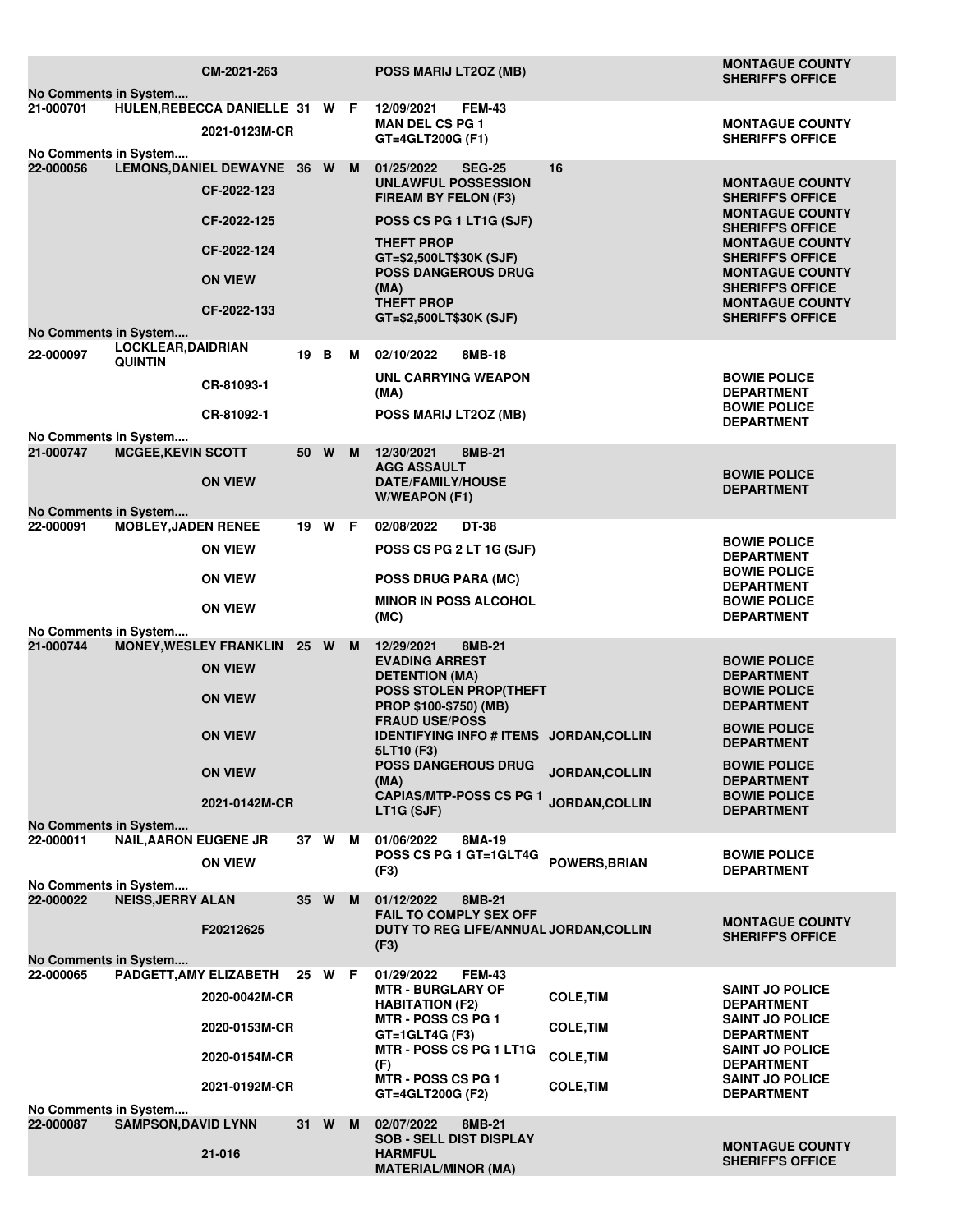| No Comments in System              |                             |                                               |      |        |   |                                                                                                       |                                               |                                                                              |
|------------------------------------|-----------------------------|-----------------------------------------------|------|--------|---|-------------------------------------------------------------------------------------------------------|-----------------------------------------------|------------------------------------------------------------------------------|
| 21-000266                          | <b>SANDERS, LANE JOSEPH</b> | 2020-0133M-CR                                 | 25 W |        | M | 05/07/2021<br>8M-16<br>MTP - POSS CS PG 1<br>GT=4GLT200G (F2)<br><b>MTP - EVADING ARREST</b>          | <b>WILLIAMS, ROGER</b>                        | <b>BOWIE POLICE</b><br><b>DEPARTMENT</b>                                     |
|                                    |                             | 2020-0134M-CR                                 |      |        |   | <b>DETENTION W/VEH OR</b><br><b>WATERCRAFT (SJF)</b>                                                  | Williams, Roger                               | <b>BOWIE POLICE</b><br><b>DEPARTMENT</b>                                     |
| No Comments in System              |                             | <b>ON VIEW</b>                                |      |        |   | <b>RESIST ARREST SEARCH</b><br><b>OR TRANSPORT (MA)</b>                                               | Williams, Roger                               | <b>BOWIE POLICE</b><br><b>DEPARTMENT</b>                                     |
| 21-000709                          | SMITH, CACIA ALEXANDRIA     |                                               |      | 27 W F |   | 12/14/2021<br><b>FEM-44</b><br><b>ABANDON ENDANGER</b>                                                |                                               |                                                                              |
|                                    |                             | CJF-2021-014                                  |      |        |   | <b>CHILD</b><br><b>INT/KNOW/RECK/CRIM NEG</b><br>(SJF)<br><b>ABANDON ENDANGER</b>                     | MARSH,LEE ANN                                 | <b>MONTAGUE COUNTY</b><br><b>SHERIFF'S OFFICE</b>                            |
|                                    |                             | CJF-2021-016                                  |      |        |   | <b>CHILD</b><br><b>INT/KNOW/RECK/CRIM NEG</b><br>(SJF)                                                | <b>MARSH, LEE ANN</b>                         | <b>MONTAGUE COUNTY</b><br><b>SHERIFF'S OFFICE</b>                            |
| No Comments in System              |                             |                                               |      |        |   |                                                                                                       |                                               |                                                                              |
| 21-000668                          | <b>SMITH, COBY WAYNE</b>    | 2021-0004 M-CR                                | 33   | W      | M | 11/25/2021<br>8MA-18<br><b>MOTION TO REVOKE TAMP</b><br><b>FAB PHYS EVIDENCE W/ INTALLEN, LAUREN</b>  |                                               | <b>MONTAGUE COUNTY</b><br><b>SHERIFF'S OFFICE</b>                            |
|                                    |                             | CR22015-3                                     |      |        |   | <b>IMPAIR (F3)</b><br><b>PROBATION VIOLATION</b><br><b>ASSAULT FAM/MEM IMPEED</b>                     |                                               | <b>MONTAGUE COUNTY</b><br><b>SHERIFF'S OFFICE</b>                            |
|                                    |                             | CR-80381-3                                    |      |        |   | <b>BREATH (SJF)</b><br>PROBATION VIOLATION<br>POSS CS PG 3 LT 28G (SJF)<br><b>PROBATION VIOLATION</b> |                                               | <b>MONTAGUE COUNTY</b><br><b>SHERIFF'S OFFICE</b>                            |
|                                    |                             | CR-22019-5                                    |      |        |   | <b>CREDIT CARD OR DEBIT</b><br><b>CARD ABUSE (SJF)</b>                                                |                                               |                                                                              |
| No Comments in System              |                             |                                               |      |        |   |                                                                                                       |                                               |                                                                              |
| 22-000064                          | <b>STEWART, BOBBY</b>       | 2020-0160M-CR                                 | 56   | W      | M | 01/29/2022<br>8MA-18<br><b>MTR-POSS CS PG 1 LT1G</b><br>(SJF)                                         | <b>RENFRO,ZACHARY</b>                         | <b>MONTAGUE COUNTY</b><br><b>SHERIFF'S OFFICE</b>                            |
| No Comments in System              |                             |                                               |      |        |   | 01/14/2022<br>8MB-19                                                                                  |                                               |                                                                              |
| 22-000026                          |                             | STEWART, SILVER SHADOW 25 W<br><b>ON VIEW</b> |      |        | м | <b>MAN DEL CS PG 2 OR 2-A</b><br>GT=4GLT400G (F1)                                                     | <b>JORDAN, COLLIN</b>                         | <b>MONTAGUE COUNTY</b><br><b>SHERIFF'S OFFICE</b>                            |
|                                    |                             | <b>ON VIEW</b>                                |      |        |   | <b>POSS MARIJ</b><br>GT4OZLT=5LBS (SJF)<br><b>THEFT PROP</b>                                          | <b>JORDAN, COLLIN</b>                         | <b>MONTAGUE COUNTY</b><br><b>SHERIFF'S OFFICE</b><br><b>MONTAGUE COUNTY</b>  |
|                                    |                             | <b>ON VIEW</b><br><b>ON VIEW</b>              |      |        |   | GT=\$2,500LT\$30K (SJF)<br><b>MAN DEL CS PG 1</b>                                                     | <b>JORDAN, COLIN</b><br><b>JORDAN, COLLIN</b> | <b>SHERIFF'S OFFICE</b><br><b>MONTAGUE COUNTY</b>                            |
|                                    |                             | <b>ON VIEW</b>                                |      |        |   | GT=1GLT4G (F2)<br><b>IMPERSONATE PUBLIC</b><br><b>SERVANT (F3)</b>                                    | JORDAN, COLLIN                                | <b>SHERIFF'S OFFICE</b><br><b>MONTAGUE COUNTY</b><br><b>SHERIFF'S OFFICE</b> |
|                                    |                             | 2021-0001M-CR                                 |      |        |   | <b>MOTION TO PROCEED W/</b><br><b>ADJ GUILT-POSS CS</b>                                               |                                               | <b>MONTAGUE COUNTY</b><br><b>SHERIFF'S OFFICE</b>                            |
|                                    |                             |                                               |      |        |   | <b>PG1&lt;1G (SJF)</b>                                                                                |                                               |                                                                              |
| No Comments in System<br>21-000695 | <b>TRICE, DAVID JOEL</b>    |                                               | 51   | W      | M | 12/07/2021<br>8MB-19<br><b>MOTION TO REVOKE</b>                                                       |                                               |                                                                              |
|                                    |                             | 2019-0113M-CR                                 |      |        |   | <b>COMMUNITY</b><br><b>SUPERVISION-POSS S PG</b><br>GT 1 LT 4G ()                                     | <b>MARSH,LEE ANN</b>                          | <b>MONTAGUE COUNTY</b><br><b>SHERIFF'S OFFICE</b>                            |
| No Comments in System              |                             |                                               |      |        |   |                                                                                                       |                                               |                                                                              |
| 22-000013                          | <b>WEST, DANIEL RANDALL</b> | 2022-0001M-CR                                 | 48   | W      | M | 01/06/2022<br><b>TRS-48</b><br>POSS CS PG 1 LT1G - DFZ<br>(F3)                                        |                                               | <b>MONTAGUE COUNTY</b><br><b>SHERIFF'S OFFICE</b>                            |
|                                    |                             | 19930-01                                      |      |        |   | <b>FAILED TO MAINTAIN</b><br><b>FINANCIAL</b><br><b>RESPONSIBILITY-CLASS C</b>                        |                                               | <b>MONTAGUE COUNTY</b><br><b>SHERIFF'S OFFICE</b>                            |
|                                    |                             | 19930-02                                      |      |        |   | (MC)<br><b>DRVING WHILE LICENSE</b><br><b>INVALID-CLASS C (MC)</b>                                    |                                               | <b>MONTAGUE COUNTY</b><br><b>SHERIFF'S OFFICE</b>                            |
|                                    |                             | 21711-01                                      |      |        |   | <b>DRIVING WHILE LICENSE</b><br><b>INAVLID -CLASS C (MC)</b>                                          |                                               | <b>MONTAGUE COUNTY</b><br><b>SHERIFF'S OFFICE</b>                            |
|                                    |                             | 21711-02                                      |      |        |   | <b>DEFECTIVE TAIL</b><br><b>LAMPS-CLASS C (MC)</b><br><b>FAILED TO MAINTAIN</b>                       |                                               | <b>MONTAGUE COUNTY</b><br><b>SHERIFF'S OFFICE</b>                            |
|                                    |                             | 21711-03                                      |      |        |   | <b>FINANCIAL</b><br><b>RESPONSIBILITY-CLASS C</b><br>(MC)                                             |                                               | <b>MONTAGUE COUNTY</b><br><b>SHERIFF'S OFFICE</b>                            |